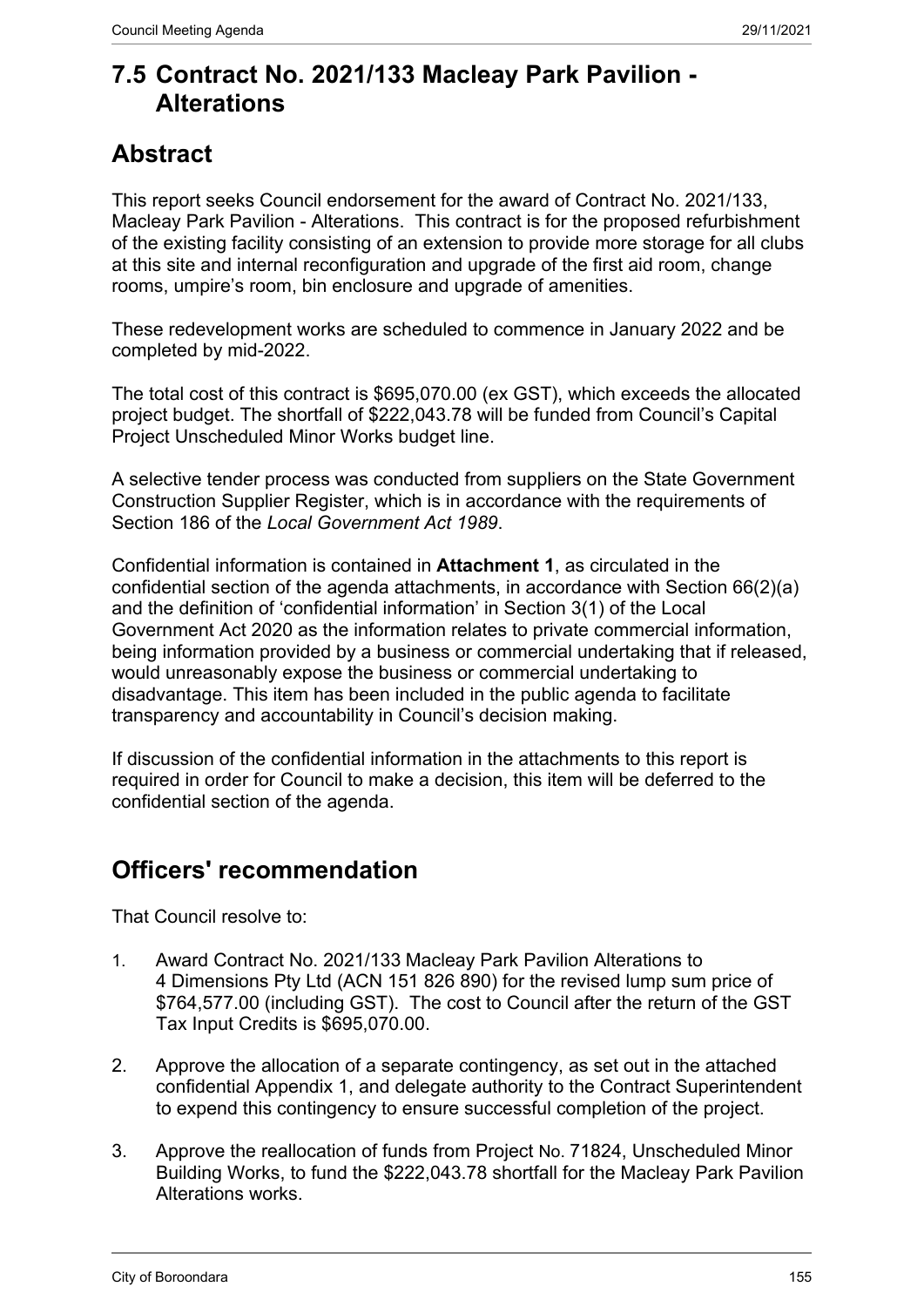4. Authorise the Director of Places and Spaces to execute the contract agreement with the above contractor.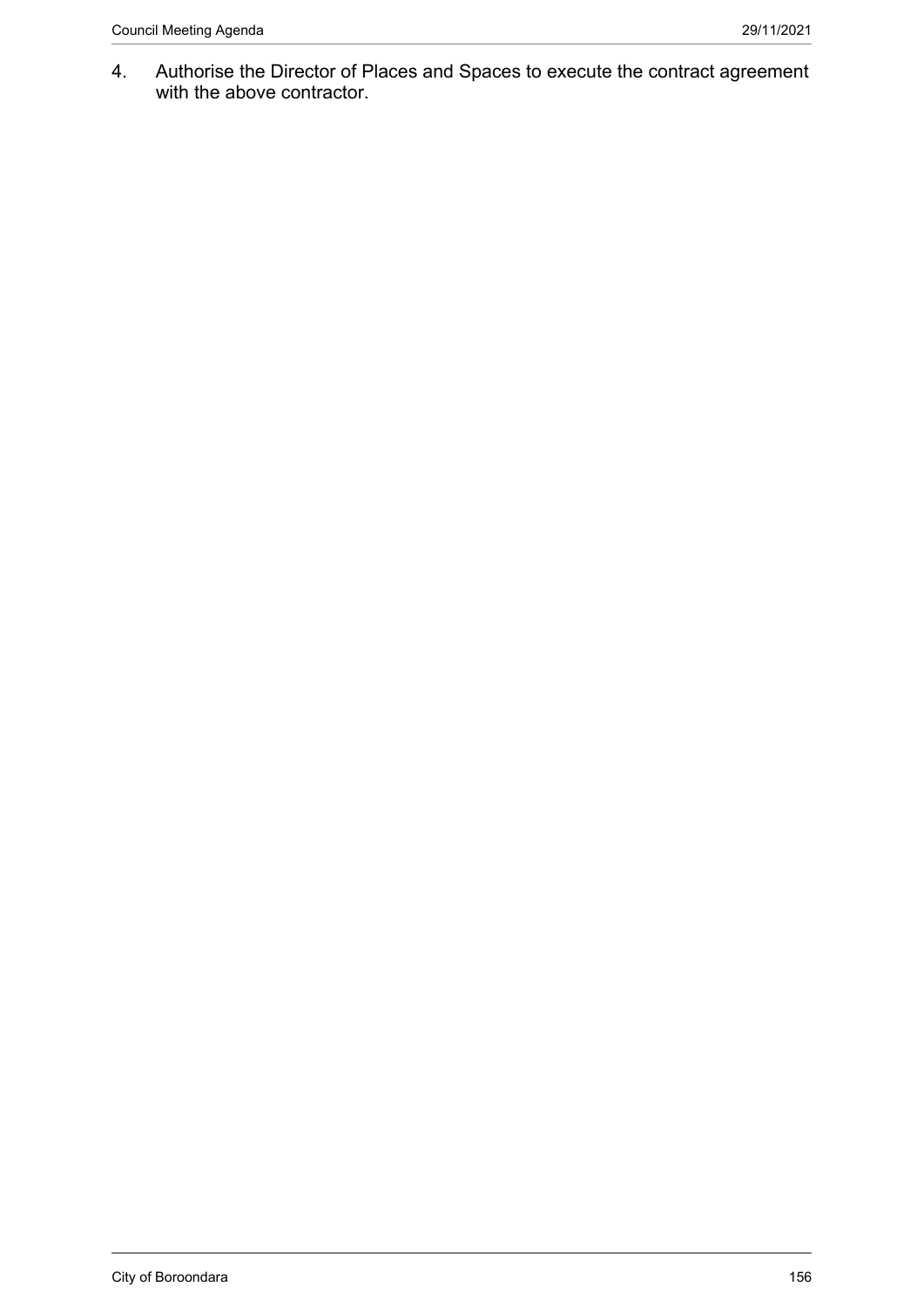## **Responsible director: Daniel Freer, Director Places and Spaces**

#### **1. Purpose**

The purpose of this report is for Council to consider the awarding of Contract No. 2021/133 Macleay Park Pavilion - Alterations.

 $\_$  , and the set of the set of the set of the set of the set of the set of the set of the set of the set of the set of the set of the set of the set of the set of the set of the set of the set of the set of the set of th

#### **2. Policy implications and relevance to community plan and council plan**

The Boroondara Community Plan is structured around the following seven priority themes:

- Community Services and Facilities
- Parks and Green Spaces
- The Environment
- Neighbourhood Character and Heritage
- Moving Around
- Local Economy
- Leadership and Governances

The proposed works for the Macleay Park Pavilion aligns with **Theme 1: Your Community Services and Facilities** in the Boroondara Community Plan (2021-31) and Council Plan (2021-25). Within this theme, the particular strategic objectives that are addressed by this project includes:

**Strategy 1.1** - Neighbourhoods and community spaces facilitate social connections and belonging by providing, maintaining and activating places for people to meet, organise activities and celebrate events.

**Strategy 1.2** - Health and wellbeing is improved through delivering, facilitating and advocating for services and programs that are accessible and affordable.

**Strategy 1.4** - Facilities and sports precincts encourage equal access through social planning, delivery, asset maintenance and renewal activities

**Strategy 1.6 -** Residents and visitors feel safe in public spaces through encouraging local activity and creating and maintaining civic areas.

The procurement process has been carried out in accordance with the requirements of Council's Procurement Policy.

#### **3. Background**

Council requires a suitably qualified commercial builder to undertake the proposed alteration works to the Macleay Park Pavilion, Balwyn North in accordance with the requirements of the specification.

#### **Invitation to tender**

In accordance with Council's procurement procedures and Section 186 of the *Local Government Act 1989*, Council invited select tenders from suitably qualified organisations on the State Government Construction Supplier Register to undertake the Macleay Park Pavilion - Alterations.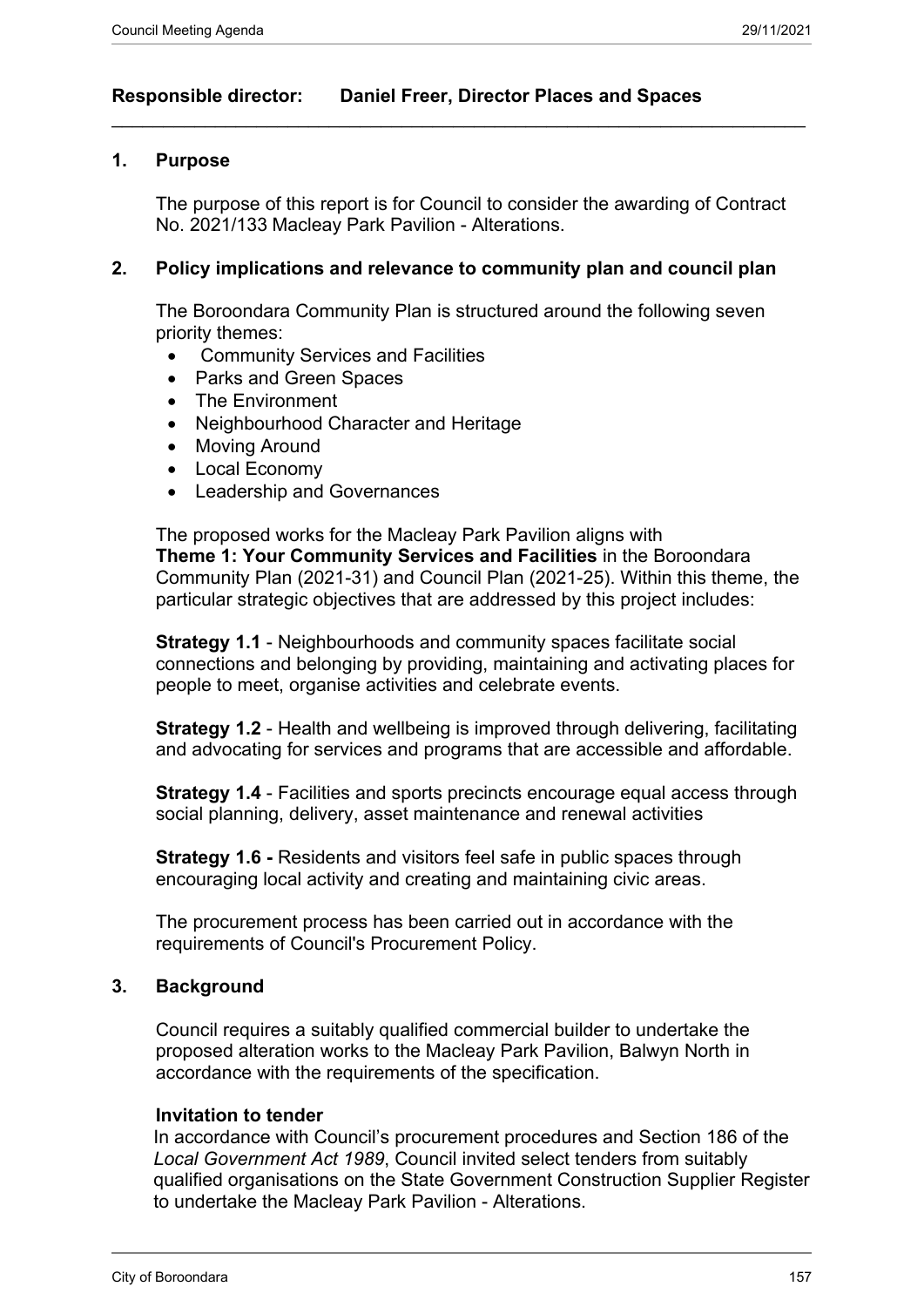An Invitation to Tender was issued on Council's eProcure electronic tendering system on 28 August 2021. The closing date for submissions was 4.00pm, Tuesday 11 October 2021.

In response to the advertisement, Council received two submissions:

- 4Dimensions Building Contractors Pty Ltd
- HLC Constructions Pty Ltd

Two invited tenderers declined to provide a tender submission:

- Stokes Rousseau Pty Ltd
- Ivy Constructions Pty Ltd

#### **4. Outline of key issues/options**

The Victorian construction industry is emerging from a disruptive period which included various levels of restriction and shutdown as mandated by the state government. The current outlook for the industry is more promising with stringent requirements in place for all staff and sub-contractors to be fully vaccinated before the commencement period for this contract.

Whilst there remains a potential Covid-related extension of time risk to this project, it is unlikely to have significant consequences given the staging arrangements to mitigate this potential risk.

The main impact of COVID on this project is an increase in the supply and construction costs resulting in higher than anticipated tender prices. This impact has resulted in a budget shortfall that can be accommodated within the existing capital works program.

#### **5. Consultation/communication**

Regular consultation meetings have been conducted with the user groups as part of the design process to ensure the requirements of the sports clubs were captured in the proposed works. The meetings involved discussions on the scope of work, budget, cost planning and construction timelines and milestones.

### **6. Financial and resource implications**

Council's 2020-21and 2021-22 adopted budget contains a total allocation of \$604,239.50 for the refurbishment of Macleay Park Pavilion.

**Attachment 1,** as circulated in the confidential section of the report attachments provides details confirming this contribution. This will be formalised through an executed legal agreement prior to this contract being executed.

| The Project Budget is as follows:                 |              |
|---------------------------------------------------|--------------|
| 2020-21 Actuals: Account No. 72868                | \$50,209.00  |
| 2021-22 October Amended Budget: Account No. 72868 | \$539,791.00 |
| 2021-22 Funding Contribution from Club            | \$14,239.50  |
| <b>Total Project Budget</b>                       | \$604,239.50 |